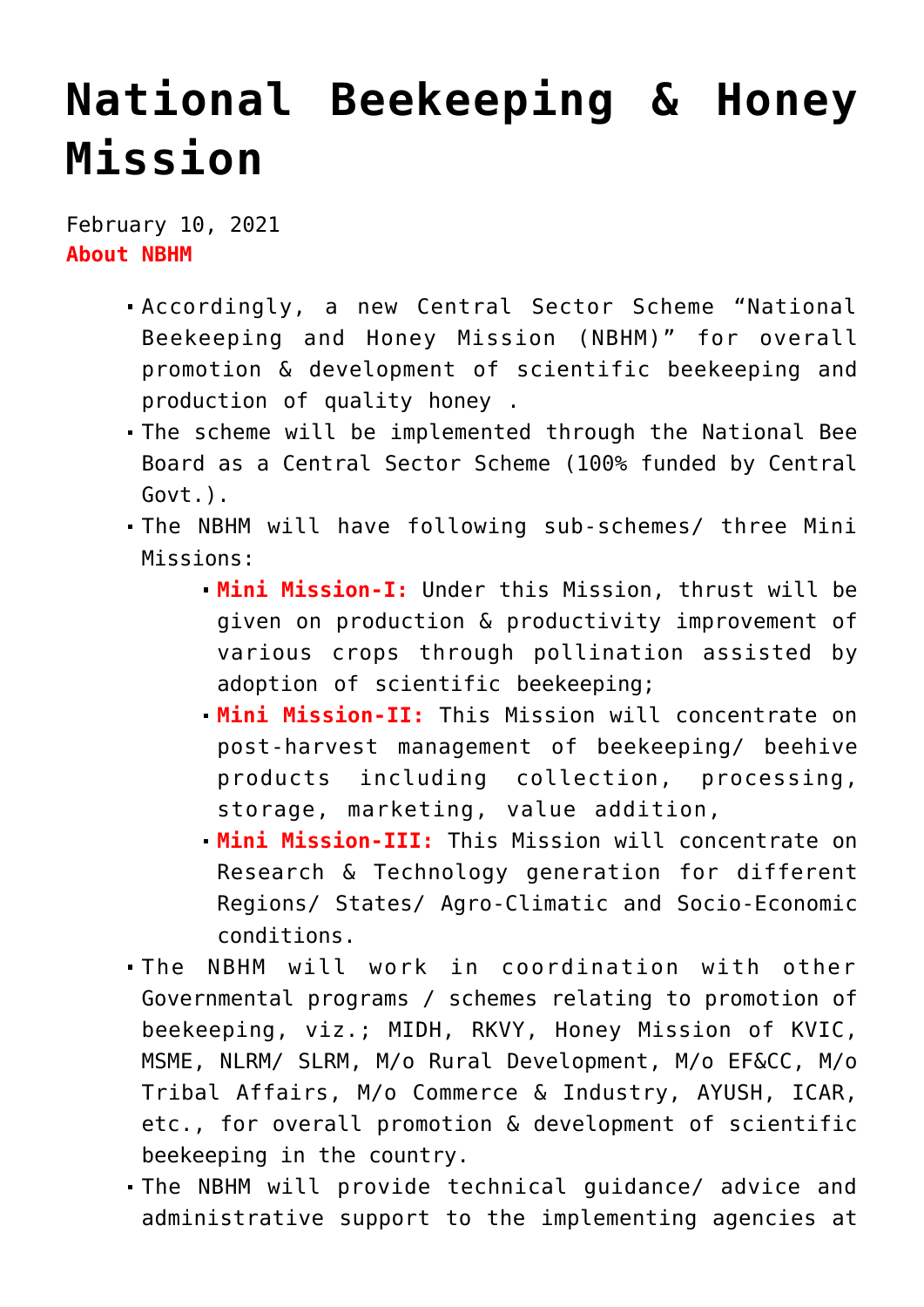the National & State level for effective & smooth implementation of the scheme.

## **The main objectives of NBHM**

- Promoting holistic growth of beekeeping industry for income & employment generation, providing livelihood support to farm and non-farm households and to enhance agriculture/ horticulture production;
- Developing additional infrastructural facilities for developing quality nucleus stock of honeybees, multiplication of stock by bee breeders, setting up of disease diagnostic labs, Integrated Beekeeping Development Centres (IBDCs)/ Centres of Excellence (CoEs) on Beekeeping, beekeeping equipment manufacturing units, etc. and postharvest and marketing infrastructures, including honey processing plants, storages/ cold storages, collection, branding, marketing, etc. centre, etc.;
- Setting up of State of the Art Quality Control Labs for testing of honey & other beehive products at Regional Levels and Mini / Satellite Labs at Distt. Levels in main honey producing Districts/ States;
- To develop blockchain/ traceability system for traceability of source of honey & other beehive products and using IT tools in beekeeping, including online registration, etc.;
- To develop and facilitate Honey Corridors in potential areas;
- To promote agri- entrepreneurs & agri- startup for their involvement in beekeeping/ Honey production;
- To promote trade- agreements between beekeepers & traders/ honey processors/ exporters, etc.;
- To promote, develop and disseminate latest and State of the Art Technologies and skill development in beekeeping industry for production of honey & other high value beehive products;